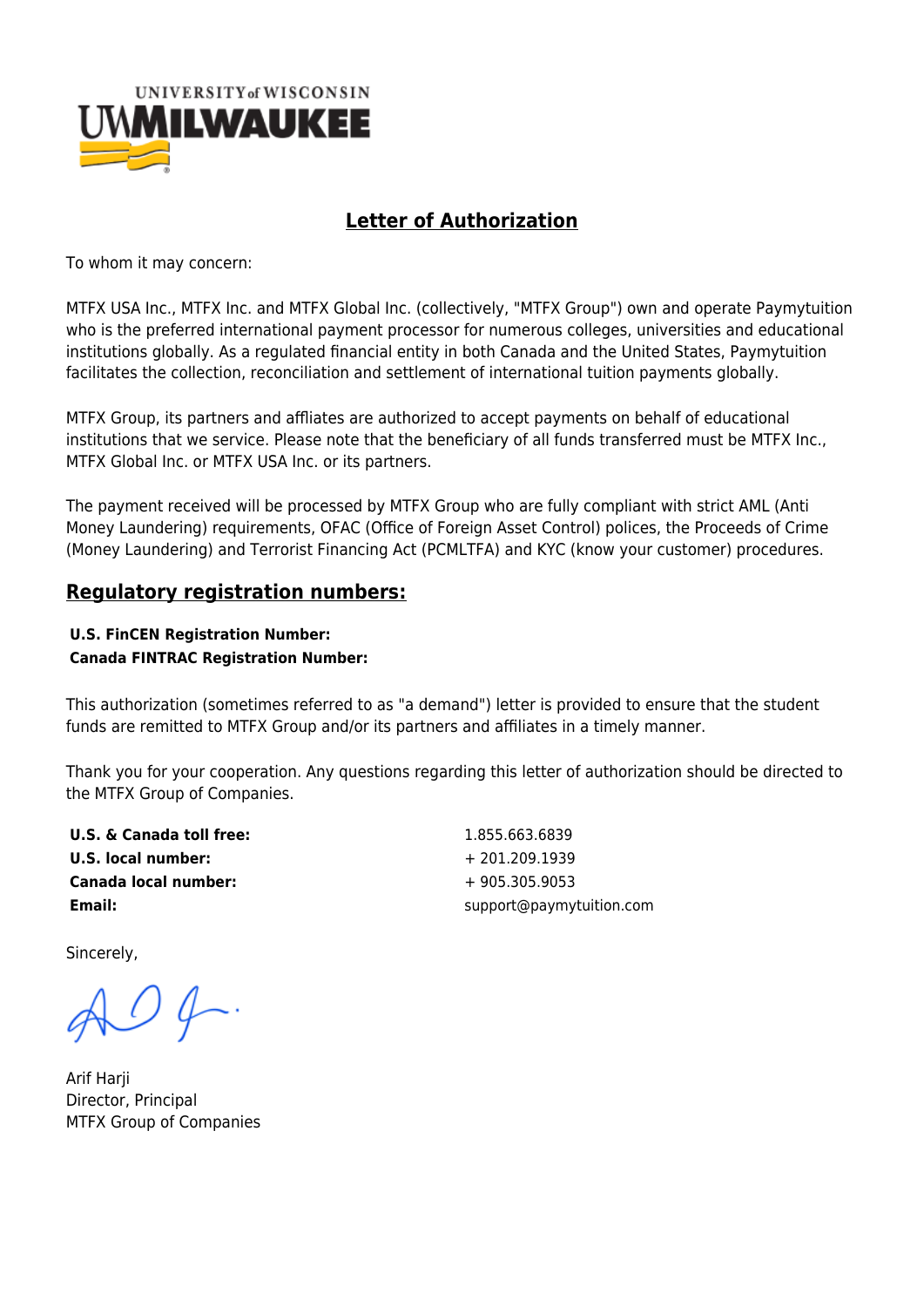## **STUDENT INFORMATION**

| <b>Student ID:</b>                                                                        | XXXXXXX                                                                                                                                                                           |
|-------------------------------------------------------------------------------------------|-----------------------------------------------------------------------------------------------------------------------------------------------------------------------------------|
| <b>Full Name:</b>                                                                         | John Doe                                                                                                                                                                          |
| <b>PAYING FOR</b>                                                                         |                                                                                                                                                                                   |
| <b>Full Name:</b>                                                                         | Ulysses S. Student                                                                                                                                                                |
| <b>Address:</b>                                                                           | Address                                                                                                                                                                           |
| <b>Phone:</b><br><b>PayMyTuition Payment ID:</b>                                          | <b>State Country</b>                                                                                                                                                              |
|                                                                                           | +12222222222                                                                                                                                                                      |
|                                                                                           | UWM-XXXXXX                                                                                                                                                                        |
| <b>PAYMENT INSTRUCTIONS</b>                                                               |                                                                                                                                                                                   |
| <b>Currency, Payment Amount:</b>                                                          | <b>USD 585.56</b>                                                                                                                                                                 |
| <b>Payment Reference No:</b>                                                              |                                                                                                                                                                                   |
| <b>Beneficiary:</b>                                                                       |                                                                                                                                                                                   |
| <b>Beneficiary Address:</b>                                                               |                                                                                                                                                                                   |
|                                                                                           | UWM-XXXXXXX-University of Wisconsin Milwaukee                                                                                                                                     |
| <b>Beneficiary Bank Account No/IBAN:</b>                                                  | Example USA Inc.                                                                                                                                                                  |
| <b>Beneficiary Bank Name:</b>                                                             | Address                                                                                                                                                                           |
| <b>Beneficiary Bank Transit/Sort/ABA:</b>                                                 | 0000000000                                                                                                                                                                        |
| <b>Beneficiary Bank Swift/BIC Code:</b>                                                   | <b>Bank</b>                                                                                                                                                                       |
| <b>Beneficiary Bank Address:</b>                                                          | XXXXXXXXX                                                                                                                                                                         |
| <b>Notes Section:</b>                                                                     | XXXXXXXX                                                                                                                                                                          |
| <b>Instruction to Sending Bank:</b>                                                       | Address<br>Please quote the Beneficiary and reference the Payment<br>Reference Number listed above to avoid delays.                                                               |
| <b>Details &amp; Charges:</b>                                                             | To fulfill the payment processing agreement entered into with<br>XXXX Please send USD to the account specified above. If any other<br>currency is sent, payment will be returned. |
| <b>Status</b>                                                                             | OUR In a SWIFT, at field 71A "Details of Charges", from the<br>available options BEN, SHA, OUR, select OUR. This field determines<br>who pays the transfer charges.               |
|                                                                                           | Please allow 72 hours for XXXX to update the progress of your<br>payment on your payment dashboard. You will receive an email<br>when that happens.                               |
| Important: this payment instruction can only be used once and expires after: Jan 20, 2022 |                                                                                                                                                                                   |